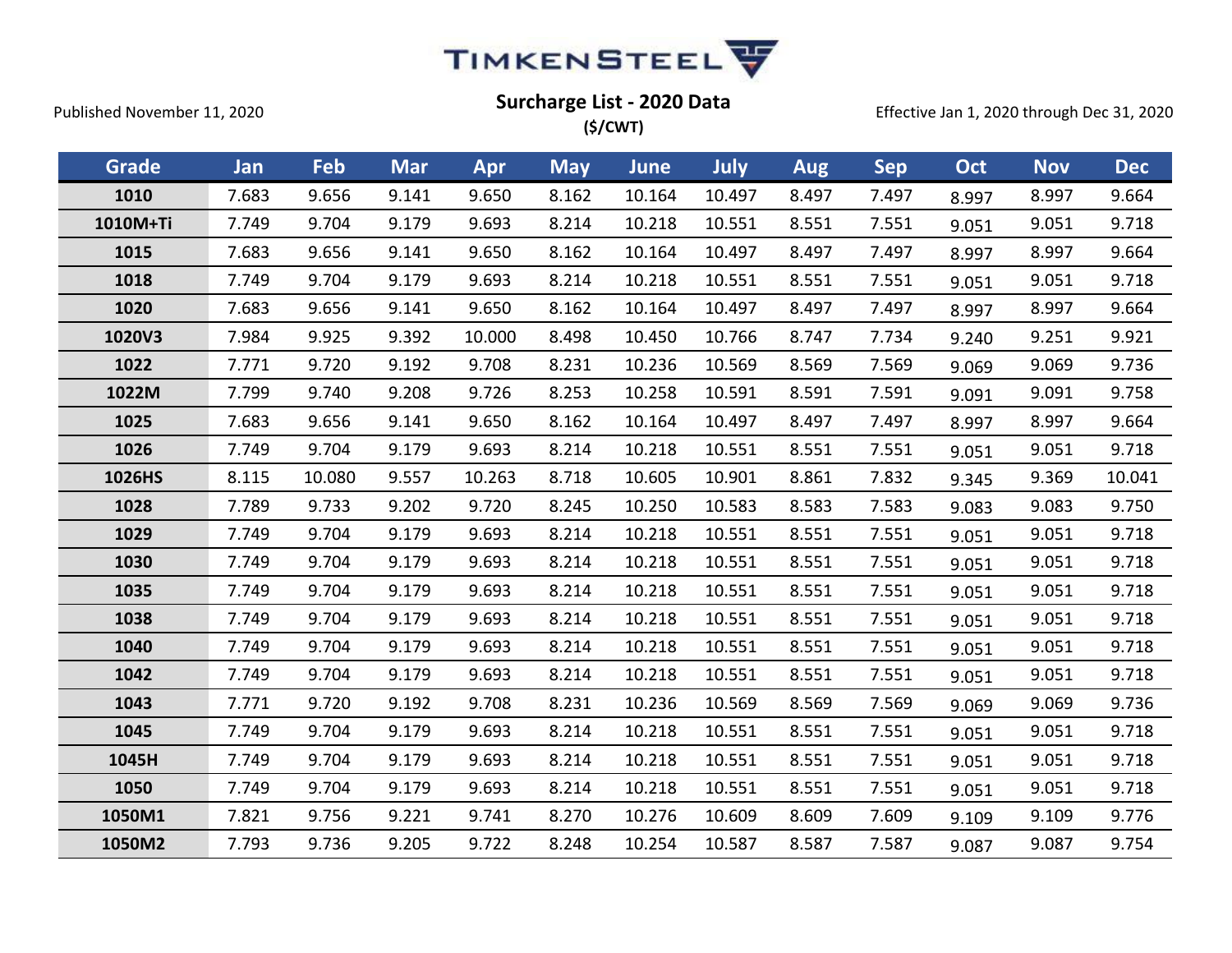

| Grade      | Jan   | Feb    | <b>Mar</b> | Apr    | <b>May</b> | <b>June</b> | <b>July</b> | <b>Aug</b> | <b>Sep</b> | Oct   | <b>Nov</b> | <b>Dec</b> |
|------------|-------|--------|------------|--------|------------|-------------|-------------|------------|------------|-------|------------|------------|
| 1050MV     | 7.861 | 9.820  | 9.296      | 9.869  | 8.369      | 10.337      | 10.659      | 8.646      | 7.637      | 9.142 | 9.149      | 9.817      |
| 1053       | 7.771 | 9.720  | 9.192      | 9.708  | 8.231      | 10.236      | 10.569      | 8.569      | 7.569      | 9.069 | 9.069      | 9.736      |
| 1055       | 7.749 | 9.704  | 9.179      | 9.693  | 8.214      | 10.218      | 10.551      | 8.551      | 7.551      | 9.051 | 9.051      | 9.718      |
| 1060       | 7.749 | 9.704  | 9.179      | 9.693  | 8.214      | 10.218      | 10.551      | 8.551      | 7.551      | 9.051 | 9.051      | 9.718      |
| 1060M      | 7.738 | 9.696  | 9.173      | 9.686  | 8.205      | 10.209      | 10.542      | 8.542      | 7.542      | 9.042 | 9.042      | 9.709      |
| 1070M      | 7.793 | 9.736  | 9.205      | 9.722  | 8.248      | 10.254      | 10.587      | 8.587      | 7.587      | 9.087 | 9.087      | 9.754      |
| 1080       | 7.749 | 9.704  | 9.179      | 9.693  | 8.214      | 10.218      | 10.551      | 8.551      | 7.551      | 9.051 | 9.051      | 9.718      |
| 1080M      | 7.748 | 9.703  | 9.179      | 9.693  | 8.213      | 10.217      | 10.550      | 8.550      | 7.550      | 9.050 | 9.050      | 9.717      |
| 1090       | 7.749 | 9.704  | 9.179      | 9.693  | 8.214      | 10.218      | 10.551      | 8.551      | 7.551      | 9.051 | 9.051      | 9.718      |
| 10B36      | 7.859 | 9.784  | 9.243      | 9.766  | 8.300      | 10.307      | 10.640      | 8.640      | 7.640      | 9.140 | 9.140      | 9.807      |
| 10B41      | 7.793 | 9.736  | 9.205      | 9.722  | 8.248      | 10.254      | 10.587      | 8.587      | 7.587      | 9.087 | 9.087      | 9.754      |
| 10V40M     | 8.175 | 10.124 | 9.592      | 10.303 | 8.765      | 10.654      | 10.950      | 8.910      | 7.881      | 9.394 | 9.418      | 10.090     |
| 10V45      | 8.368 | 10.340 | 9.819      | 10.658 | 9.066      | 10.872      | 11.143      | 9.075      | 8.026      | 9.549 | 9.588      | 10.265     |
| 1117       | 7.837 | 9.768  | 9.230      | 9.752  | 8.283      | 10.289      | 10.622      | 8.622      | 7.622      | 9.122 | 9.122      | 9.789      |
| 1137       | 7.914 | 9.824  | 9.275      | 9.803  | 8.343      | 10.352      | 10.685      | 8.685      | 7.685      | 9.185 | 9.185      | 9.852      |
| 1141       | 7.914 | 9.824  | 9.275      | 9.803  | 8.343      | 10.352      | 10.685      | 8.685      | 7.685      | 9.185 | 9.185      | 9.852      |
| 1141V      | 8.392 | 10.315 | 9.769      | 10.548 | 9.002      | 10.857      | 11.142      | 9.090      | 8.052      | 9.570 | 9.600      | 10.274     |
| 1144       | 7.914 | 9.824  | 9.275      | 9.803  | 8.343      | 10.352      | 10.685      | 8.685      | 7.685      | 9.185 | 9.185      | 9.852      |
| 1340       | 7.969 | 9.864  | 9.307      | 9.839  | 8.387      | 10.397      | 10.730      | 8.730      | 7.730      | 9.230 | 9.230      | 9.897      |
| 1516       | 7.898 | 9.812  | 9.265      | 9.792  | 8.330      | 10.338      | 10.671      | 8.671      | 7.671      | 9.171 | 9.171      | 9.838      |
| 1516CbV1   | 8.297 | 10.229 | 9.689      | 10.435 | 8.894      | 10.767      | 11.057      | 9.011      | 7.978      | 9.493 | 9.520      | 10.193     |
| 1517VCbCa2 | 7.959 | 9.899  | 9.365      | 9.958  | 8.462      | 10.423      | 10.742      | 8.726      | 7.715      | 9.220 | 9.229      | 9.898      |
| 1518CbV    | 8.191 | 10.127 | 9.590      | 10.263 | 8.749      | 10.667      | 10.974      | 8.944      | 7.922      | 9.433 | 9.453      | 10.125     |
| 1518VCa2   | 8.022 | 9.953  | 9.414      | 10.026 | 8.528      | 10.481      | 10.797      | 8.779      | 7.765      | 9.272 | 9.282      | 9.952      |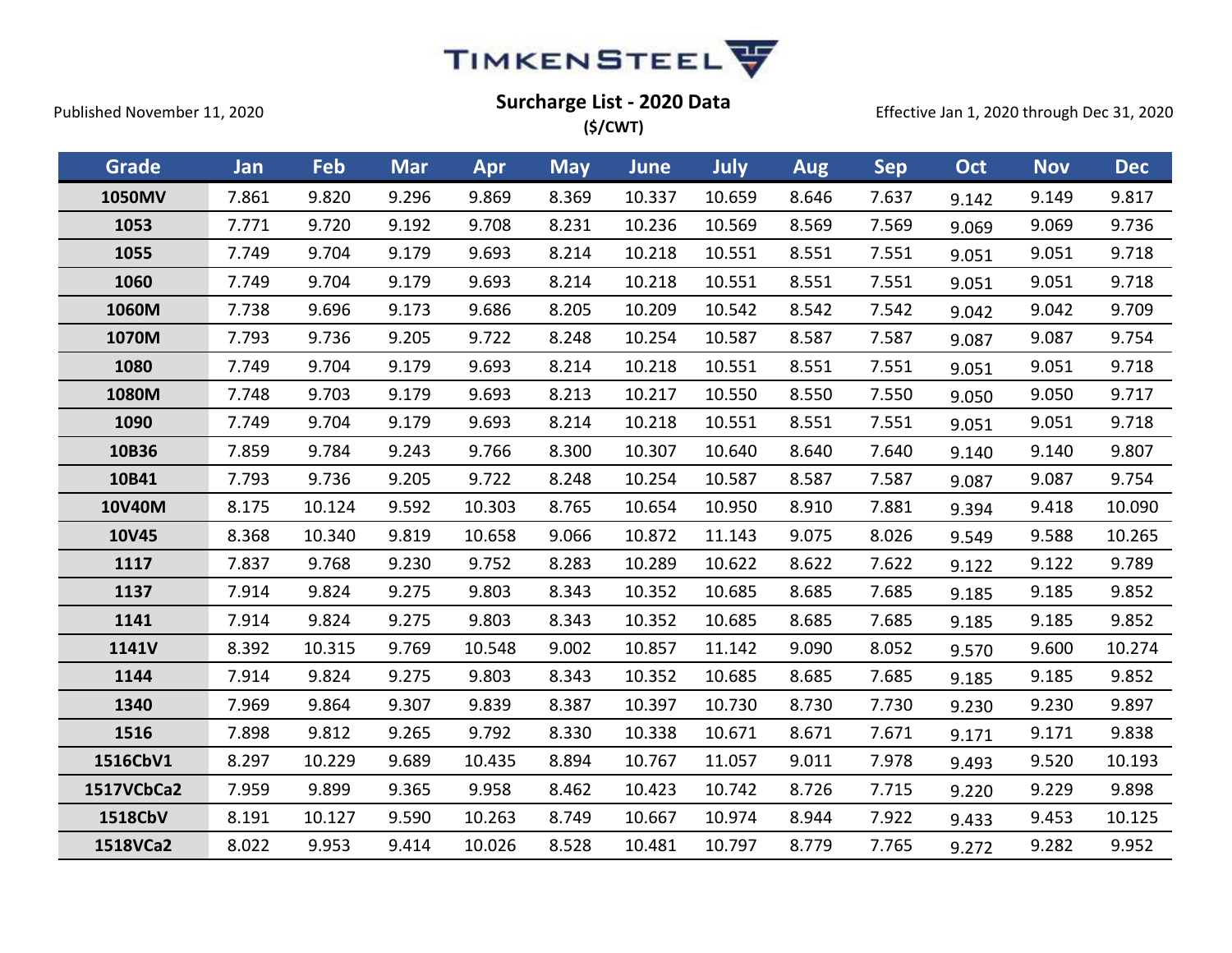

| Grade          | Jan    | Feb    | <b>Mar</b> | Apr    | <b>May</b> | <b>June</b> | July   | Aug    | <b>Sep</b> | Oct    | <b>Nov</b> | <b>Dec</b> |
|----------------|--------|--------|------------|--------|------------|-------------|--------|--------|------------|--------|------------|------------|
| 1519V          | 7.906  | 9.843  | 9.309      | 9.873  | 8.387      | 10.366      | 10.691 | 8.681  | 7.675      | 9.178  | 9.183      | 9.851      |
| 1519VCbCa2     | 8.212  | 10.159 | 9.626      | 10.353 | 8.811      | 10.691      | 10.984 | 8.941  | 7.910      | 9.424  | 9.449      | 10.122     |
| <b>1520VNb</b> | 8.171  | 10.103 | 9.564      | 10.250 | 8.728      | 10.636      | 10.938 | 8.904  | 7.880      | 9.391  | 9.411      | 10.082     |
| 1522           | 7.859  | 9.784  | 9.243      | 9.766  | 8.300      | 10.307      | 10.640 | 8.640  | 7.640      | 9.140  | 9.140      | 9.807      |
| 1538M          | 7.848  | 9.776  | 9.237      | 9.759  | 8.291      | 10.298      | 10.631 | 8.631  | 7.631      | 9.131  | 9.131      | 9.798      |
| 1552           | 7.881  | 9.800  | 9.256      | 9.781  | 8.317      | 10.325      | 10.658 | 8.658  | 7.658      | 9.158  | 9.158      | 9.825      |
| 1552M1         | 7.914  | 9.824  | 9.275      | 9.803  | 8.343      | 10.352      | 10.685 | 8.685  | 7.685      | 9.185  | 9.185      | 9.852      |
| 1566           | 7.804  | 9.744  | 9.211      | 9.730  | 8.257      | 10.263      | 10.596 | 8.596  | 7.596      | 9.096  | 9.096      | 9.763      |
| 15B23MoV       | 8.913  | 10.801 | 10.208     | 10.950 | 9.370      | 11.194      | 11.500 | 9.443  | 8.353      | 9.870  | 9.971      | 10.679     |
| 15B29          | 7.865  | 9.788  | 9.246      | 9.770  | 8.304      | 10.312      | 10.645 | 8.645  | 7.645      | 9.145  | 9.145      | 9.812      |
| 15B37H         | 7.859  | 9.784  | 9.243      | 9.766  | 8.300      | 10.307      | 10.640 | 8.640  | 7.640      | 9.140  | 9.140      | 9.807      |
| 15B41H         | 7.914  | 9.824  | 9.275      | 9.803  | 8.343      | 10.352      | 10.685 | 8.685  | 7.685      | 9.185  | 9.185      | 9.852      |
| 15CrMo5        | 10.599 | 12.421 | 11.730     | 12.493 | 10.814     | 12.514      | 12.861 | 10.780 | 9.558      | 11.082 | 11.370     | 12.164     |
| 15CrMoV6       | 18.017 | 19.516 | 18.393     | 20.473 | 17.941     | 18.368      | 18.561 | 16.091 | 14.165     | 15.798 | 16.880     | 18.000     |
| 15V10M         | 9.023  | 10.901 | 10.302     | 11.118 | 9.514      | 11.292      | 11.581 | 9.507  | 8.405      | 9.927  | 10.035     | 10.743     |
| <b>15V20</b>   | 8.843  | 10.795 | 10.260     | 11.301 | 9.657      | 11.348      | 11.582 | 9.474  | 8.396      | 9.933  | 9.995      | 10.677     |
| 17-22-AS       | 14.236 | 15.981 | 15.143     | 16.860 | 14.685     | 15.616      | 15.818 | 13.492 | 11.931     | 13.529 | 14.177     | 15.110     |
| 17-22-AV       | 17.654 | 19.480 | 18.657     | 22.150 | 19.371     | 19.221      | 19.083 | 16.387 | 14.559     | 16.282 | 17.144     | 18.128     |
| 17CrNiMo6      | 17.921 | 18.583 | 17.665     | 17.807 | 15.369     | 16.909      | 17.580 | 15.956 | 15.220     | 17.694 | 18.358     | 19.472     |
| 18CrNiMo7-6    | 17.921 | 18.583 | 17.665     | 17.807 | 15.369     | 16.909      | 17.580 | 15.956 | 15.220     | 17.694 | 18.358     | 19.472     |
| 2.25Cr1Mo      | 17.816 | 19.265 | 18.090     | 19.529 | 17.165     | 17.922      | 18.271 | 15.926 | 14.025     | 15.615 | 16.729     | 17.884     |
| 20MnCr5        | 8.393  | 10.338 | 9.806      | 10.354 | 8.916      | 10.935      | 11.289 | 9.299  | 8.306      | 9.807  | 9.825      | 10.504     |
| 20MoCr4M       | 12.065 | 13.773 | 12.946     | 13.868 | 11.981     | 13.420      | 13.750 | 11.591 | 10.182     | 11.722 | 12.215     | 13.096     |
| 23MnNiMoCr5-4  | 17.406 | 18.285 | 17.242     | 17.828 | 15.399     | 16.649      | 17.180 | 15.288 | 14.130     | 16.289 | 17.092     | 18.208     |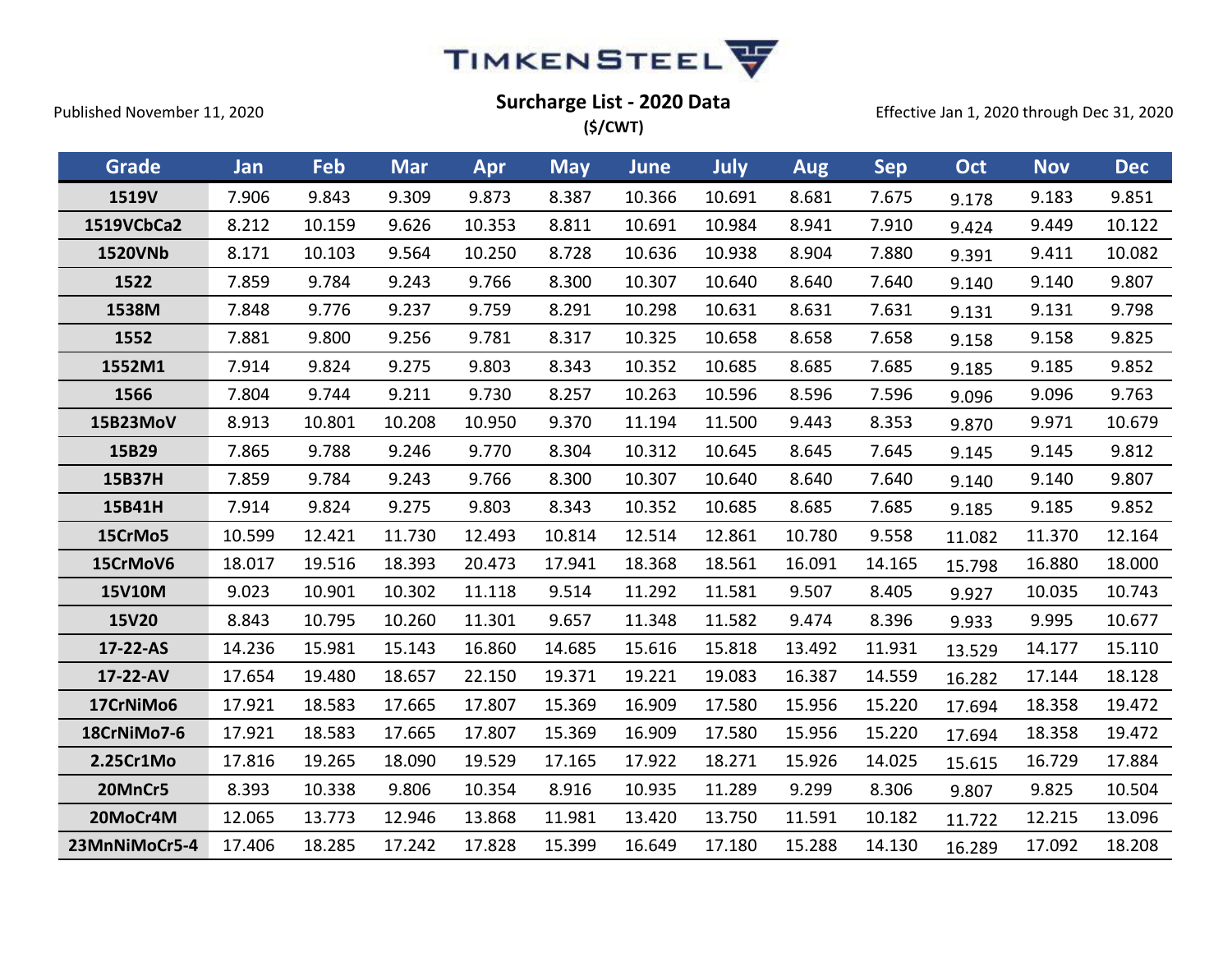

| (S/CWT) |  |
|---------|--|
|---------|--|

| <b>Grade</b>    | Jan    | Feb    | <b>Mar</b> | Apr    | <b>May</b> | <b>June</b> | July   | <b>Aug</b> | <b>Sep</b> | Oct    | <b>Nov</b> | <b>Dec</b> |
|-----------------|--------|--------|------------|--------|------------|-------------|--------|------------|------------|--------|------------|------------|
| 25MoCr4         | 12.017 | 13.741 | 12.931     | 13.839 | 11.987     | 13.461      | 13.798 | 11.651     | 10.267     | 11.805 | 12.277     | 13.150     |
| 31CrMoV9        | 11.527 | 13.447 | 12.820     | 14.004 | 12.241     | 13.745      | 14.034 | 11.890     | 10.655     | 12.207 | 12.516     | 13.313     |
| 3310            | 23.538 | 22.923 | 21.958     | 20.987 | 17.917     | 19.709      | 20.784 | 19.859     | 20.063     | 23.702 | 24.435     | 25.776     |
| 3311            | 23.453 | 22.843 | 21.881     | 20.904 | 17.828     | 19.618      | 20.691 | 19.766     | 19.968     | 23.607 | 24.338     | 25.678     |
| 34CrNiMo6V      | 17.801 | 18.437 | 17.560     | 17.665 | 15.223     | 16.806      | 17.486 | 15.904     | 15.259     | 17.794 | 18.405     | 19.506     |
| 36CrNiMo4       | 14.792 | 15.861 | 15.057     | 15.336 | 13.183     | 14.844      | 15.404 | 13.650     | 12.809     | 14.971 | 15.442     | 16.422     |
| 38MnS6BY        | 7.973  | 9.888  | 9.342      | 9.872  | 8.415      | 10.425      | 10.761 | 8.762      | 7.763      | 9.263  | 9.265      | 9.934      |
| 38MnS6ICI       | 7.967  | 9.884  | 9.339      | 9.868  | 8.411      | 10.420      | 10.756 | 8.757      | 7.758      | 9.258  | 9.261      | 9.929      |
| 38MnS6MOD       | 7.962  | 9.880  | 9.336      | 9.865  | 8.406      | 10.416      | 10.752 | 8.753      | 7.754      | 9.254  | 9.256      | 9.925      |
| 38MnS6VBYMod    | 8.169  | 10.091 | 9.547      | 10.194 | 8.694      | 10.631      | 10.943 | 8.919      | 7.902      | 9.411  | 9.426      | 10.098     |
| 38MNVMod        | 8.443  | 10.378 | 9.837      | 10.658 | 9.093      | 10.920      | 11.196 | 9.135      | 8.090      | 9.611  | 9.647      | 10.322     |
| 38MnVS6MOD      | 9.154  | 11.131 | 10.607     | 11.834 | 10.117     | 11.690      | 11.887 | 9.739      | 8.632      | 10.183 | 10.268     | 10.956     |
| 4023            | 10.032 | 11.843 | 11.147     | 11.883 | 10.172     | 11.859      | 12.186 | 10.095     | 8.866      | 10.388 | 10.658     | 11.441     |
| 4027            | 10.032 | 11.843 | 11.147     | 11.883 | 10.172     | 11.859      | 12.186 | 10.095     | 8.866      | 10.388 | 10.658     | 11.441     |
| 40CrNiMoA       | 16.708 | 17.406 | 16.543     | 16.587 | 14.212     | 15.857      | 16.515 | 14.916     | 14.257     | 16.723 | 17.276     | 18.340     |
| 4118            | 9.037  | 10.933 | 10.333     | 10.960 | 9.387      | 11.251      | 11.590 | 9.552      | 8.450      | 9.961  | 10.093     | 10.818     |
| 4118H           | 9.037  | 10.933 | 10.333     | 10.960 | 9.387      | 11.251      | 11.590 | 9.552      | 8.450      | 9.961  | 10.093     | 10.818     |
| 4120            | 9.547  | 11.399 | 10.757     | 11.433 | 9.820      | 11.622      | 11.960 | 9.904      | 8.756      | 10.271 | 10.457     | 11.206     |
| 4121            | 10.304 | 12.120 | 11.426     | 12.175 | 10.479     | 12.173      | 12.509 | 10.423     | 9.198      | 10.720 | 10.999     | 11.788     |
| 4121M           | 10.623 | 12.426 | 11.714     | 12.490 | 10.777     | 12.440      | 12.780 | 10.686     | 9.439      | 10.964 | 11.272     | 12.074     |
| 4121M1          | 11.171 | 12.948 | 12.205     | 13.029 | 11.274     | 12.876      | 13.218 | 11.108     | 9.816      | 11.345 | 11.711     | 12.538     |
| 4121M2          | 11.171 | 12.948 | 12.205     | 13.029 | 11.274     | 12.876      | 13.218 | 11.108     | 9.816      | 11.345 | 11.711     | 12.538     |
| 4121M2.5        | 10.450 | 12.277 | 11.588     | 12.343 | 10.654     | 12.350      | 12.694 | 10.610     | 9.387      | 10.910 | 11.194     | 11.986     |
| <b>4128VMTi</b> | 12.267 | 14.080 | 13.341     | 14.480 | 12.618     | 14.024      | 14.327 | 12.157     | 10.805     | 12.358 | 12.798     | 13.653     |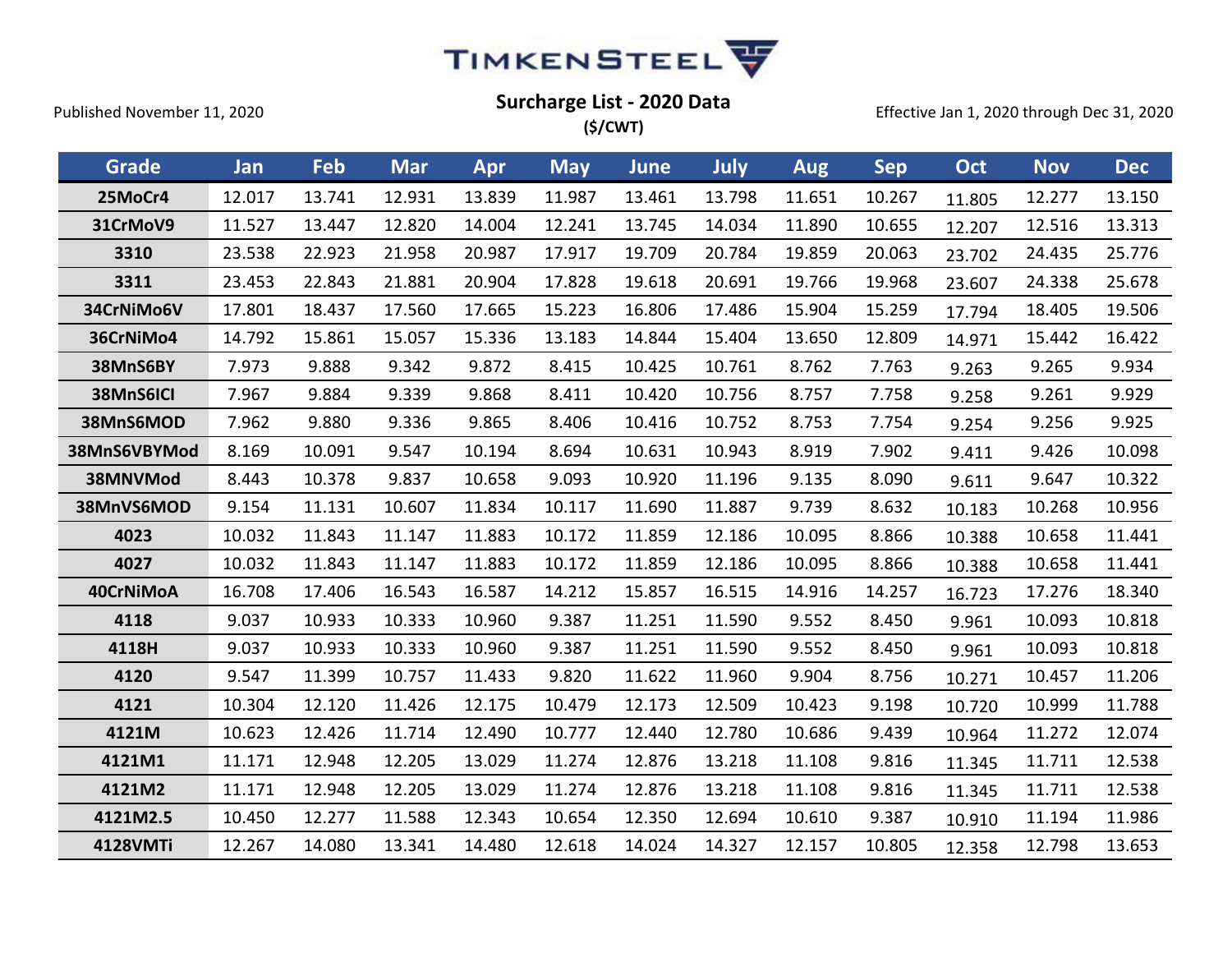

| Grade           | <b>Jan</b> | Feb    | <b>Mar</b> | Apr    | <b>May</b> | June   | July   | <b>Aug</b> | <b>Sep</b> | Oct    | <b>Nov</b> | <b>Dec</b> |
|-----------------|------------|--------|------------|--------|------------|--------|--------|------------|------------|--------|------------|------------|
| 4130            | 9.953      | 11.827 | 11.182     | 11.888 | 10.239     | 11.998 | 12.343 | 10.279     | 9.101      | 10.620 | 10.851     | 11.620     |
| 4130H           | 9.964      | 11.839 | 11.194     | 11.901 | 10.252     | 12.011 | 12.357 | 10.293     | 9.116      | 10.634 | 10.865     | 11.635     |
| 4130HW          | 11.150     | 12.882 | 12.198     | 12.937 | 11.158     | 12.824 | 13.191 | 11.154     | 10.002     | 11.635 | 11.940     | 12.757     |
| 4130M7Ca4       | 14.738     | 16.322 | 15.333     | 16.493 | 14.395     | 15.525 | 15.865 | 13.622     | 11.990     | 13.553 | 14.329     | 15.335     |
| 4130MNi4V       | 12.371     | 13.887 | 13.160     | 13.756 | 11.868     | 13.537 | 13.967 | 12.020     | 10.967     | 12.766 | 13.125     | 13.994     |
| 4130MODSS       | 14.967     | 16.559 | 15.563     | 16.859 | 14.675     | 15.691 | 15.999 | 13.718     | 12.042     | 13.615 | 14.428     | 15.446     |
| 4130MVCbTi      | 11.641     | 13.447 | 12.715     | 13.774 | 11.935     | 13.394 | 13.693 | 11.534     | 10.208     | 11.755 | 12.151     | 12.986     |
| 4130Ni          | 10.771     | 12.526 | 11.853     | 12.509 | 10.777     | 12.508 | 12.885 | 10.861     | 9.722      | 11.334 | 11.612     | 12.417     |
| <b>4130NiNb</b> | 11.185     | 12.897 | 12.209     | 12.898 | 11.121     | 12.809 | 13.188 | 11.167     | 10.029     | 11.675 | 11.980     | 12.801     |
| 4130NiV         | 11.202     | 12.914 | 12.226     | 12.924 | 11.144     | 12.827 | 13.204 | 11.181     | 10.041     | 11.688 | 11.995     | 12.816     |
| 4130NiVCa4      | 10.992     | 12.716 | 12.043     | 12.712 | 10.961     | 12.682 | 13.063 | 11.051     | 9.936      | 11.580 | 11.859     | 12.669     |
| 4130V           | 10.246     | 12.122 | 11.477     | 12.300 | 10.618     | 12.310 | 12.636 | 10.549     | 9.355      | 10.882 | 11.129     | 11.902     |
| 4130V2          | 11.017     | 12.914 | 12.274     | 13.501 | 11.680     | 13.125 | 13.373 | 11.202     | 9.947      | 11.503 | 11.798     | 12.583     |
| 4135            | 10.019     | 11.875 | 11.220     | 11.932 | 10.291     | 12.051 | 12.397 | 10.332     | 9.155      | 10.673 | 10.904     | 11.674     |
| 4135H           | 10.030     | 11.887 | 11.233     | 11.945 | 10.304     | 12.065 | 12.411 | 10.346     | 9.169      | 10.688 | 10.919     | 11.689     |
| 4137MCbCa4      | 11.047     | 12.838 | 12.109     | 12.918 | 11.185     | 12.814 | 13.158 | 11.056     | 9.784      | 11.312 | 11.657     | 12.476     |
| 4137MVCa4       | 11.454     | 13.240 | 12.499     | 13.443 | 11.651     | 13.182 | 13.504 | 11.370     | 10.061     | 11.599 | 11.980     | 12.812     |
| 4140            | 10.035     | 11.887 | 11.230     | 11.943 | 10.304     | 12.065 | 12.410 | 10.345     | 9.168      | 10.687 | 10.918     | 11.687     |
| 4140VNb         | 10.931     | 12.656 | 11.977     | 12.688 | 10.942     | 12.647 | 13.014 | 10.987     | 9.858      | 11.489 | 11.764     | 12.568     |
| 4140Ca1         | 10.035     | 11.887 | 11.230     | 11.943 | 10.304     | 12.065 | 12.410 | 10.345     | 9.168      | 10.687 | 10.918     | 11.687     |
| 4140Ca2         | 10.035     | 11.887 | 11.230     | 11.943 | 10.304     | 12.065 | 12.410 | 10.345     | 9.168      | 10.687 | 10.918     | 11.687     |
| 4140Ca4         | 10.035     | 11.887 | 11.230     | 11.943 | 10.304     | 12.065 | 12.410 | 10.345     | 9.168      | 10.687 | 10.918     | 11.687     |
| 4140H           | 10.047     | 11.899 | 11.242     | 11.956 | 10.317     | 12.078 | 12.424 | 10.360     | 9.183      | 10.701 | 10.932     | 11.702     |
| 4140HW          | 11.221     | 12.929 | 12.232     | 12.969 | 11.204     | 12.878 | 13.246 | 11.211     | 10.060     | 11.693 | 11.997     | 12.814     |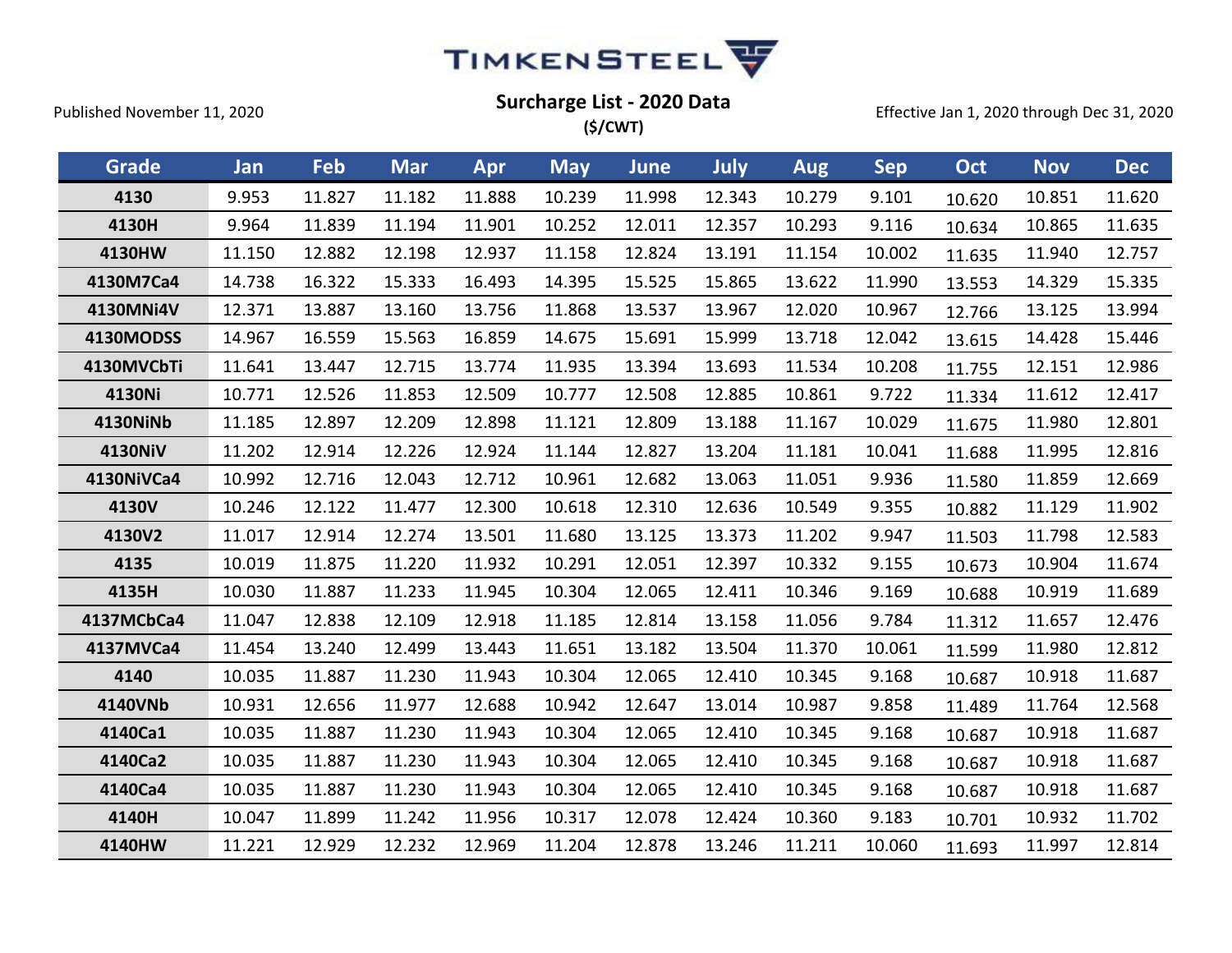

| Grade          | Jan    | Feb    | <b>Mar</b> | Apr    | <b>May</b> | <b>June</b> | July   | <b>Aug</b> | <b>Sep</b> | Oct    | <b>Nov</b> | <b>Dec</b> |
|----------------|--------|--------|------------|--------|------------|-------------|--------|------------|------------|--------|------------|------------|
| 4140MV         | 12.071 | 13.836 | 13.064     | 14.154 | 12.276     | 13.681      | 13.980 | 11.806     | 10.436     | 11.985 | 12.432     | 13.290     |
| 4140Nb         | 10.035 | 11.887 | 11.230     | 11.943 | 10.304     | 12.065      | 12.410 | 10.345     | 9.168      | 10.687 | 10.918     | 11.687     |
| 4140Se         | 10.035 | 11.887 | 11.230     | 11.943 | 10.304     | 12.065      | 12.410 | 10.345     | 9.168      | 10.687 | 10.918     | 11.687     |
| 4140V          | 10.260 | 12.118 | 11.462     | 12.294 | 10.614     | 12.302      | 12.625 | 10.536     | 9.341      | 10.868 | 11.113     | 11.886     |
| 4140VNb        | 10.931 | 12.656 | 11.977     | 12.688 | 10.942     | 12.647      | 13.014 | 10.987     | 9.858      | 11.489 | 11.764     | 12.568     |
| 4142           | 10.035 | 11.887 | 11.230     | 11.943 | 10.304     | 12.065      | 12.410 | 10.345     | 9.168      | 10.687 | 10.918     | 11.687     |
| 4142H          | 10.047 | 11.899 | 11.242     | 11.956 | 10.317     | 12.078      | 12.424 | 10.360     | 9.183      | 10.701 | 10.932     | 11.702     |
| 4143V          | 10.443 | 12.289 | 11.619     | 12.443 | 10.749     | 12.425      | 12.753 | 10.662     | 9.448      | 10.976 | 11.245     | 12.029     |
| 4145           | 10.035 | 11.887 | 11.230     | 11.943 | 10.304     | 12.065      | 12.410 | 10.345     | 9.168      | 10.687 | 10.918     | 11.687     |
| 4145H          | 10.047 | 11.899 | 11.242     | 11.956 | 10.317     | 12.078      | 12.424 | 10.360     | 9.183      | 10.701 | 10.932     | 11.702     |
| 4145HS         | 11.215 | 13.014 | 12.290     | 13.212 | 11.442     | 13.005      | 13.327 | 11.202     | 9.916      | 11.452 | 11.806     | 12.626     |
| 4145HSX        | 12.118 | 13.848 | 13.050     | 14.021 | 12.181     | 13.646      | 13.975 | 11.823     | 10.453     | 11.994 | 12.452     | 13.318     |
| 4145M          | 10.535 | 12.357 | 11.665     | 12.425 | 10.742     | 12.441      | 12.786 | 10.704     | 9.482      | 11.005 | 11.291     | 12.084     |
| 4145M3CbTiCa4  | 11.234 | 13.008 | 12.263     | 13.091 | 11.340     | 12.944      | 13.288 | 11.178     | 9.887      | 11.417 | 11.784     | 12.612     |
| 4145M3VCb      | 11.204 | 12.993 | 12.264     | 13.154 | 11.402     | 12.988      | 13.317 | 11.200     | 9.920      | 11.453 | 11.804     | 12.623     |
| 4145M4         | 11.925 | 13.648 | 12.846     | 13.742 | 11.924     | 13.433      | 13.774 | 11.637     | 10.277     | 11.813 | 12.260     | 13.123     |
| 4145M4CA4      | 11.925 | 13.648 | 12.846     | 13.742 | 11.924     | 13.433      | 13.774 | 11.637     | 10.277     | 11.813 | 12.260     | 13.123     |
| 4145M4VCb      | 12.118 | 13.848 | 13.050     | 14.021 | 12.181     | 13.646      | 13.975 | 11.823     | 10.453     | 11.994 | 12.452     | 13.318     |
| 4145MCa2       | 10.535 | 12.357 | 11.665     | 12.425 | 10.742     | 12.441      | 12.786 | 10.704     | 9.482      | 11.005 | 11.291     | 12.084     |
| 4145MCa4       | 10.973 | 12.771 | 12.048     | 12.851 | 11.119     | 12.754      | 13.098 | 10.998     | 9.730      | 11.257 | 11.597     | 12.414     |
| 4150           | 10.035 | 11.887 | 11.230     | 11.943 | 10.304     | 12.065      | 12.410 | 10.345     | 9.168      | 10.687 | 10.918     | 11.687     |
| 4150Ca1        | 10.035 | 11.887 | 11.230     | 11.943 | 10.304     | 12.065      | 12.410 | 10.345     | 9.168      | 10.687 | 10.918     | 11.687     |
| 4150H          | 10.047 | 11.899 | 11.242     | 11.956 | 10.317     | 12.078      | 12.424 | 10.360     | 9.183      | 10.701 | 10.932     | 11.702     |
| <b>4150HTe</b> | 10.047 | 11.899 | 11.242     | 11.956 | 10.317     | 12.078      | 12.424 | 10.360     | 9.183      | 10.701 | 10.932     | 11.702     |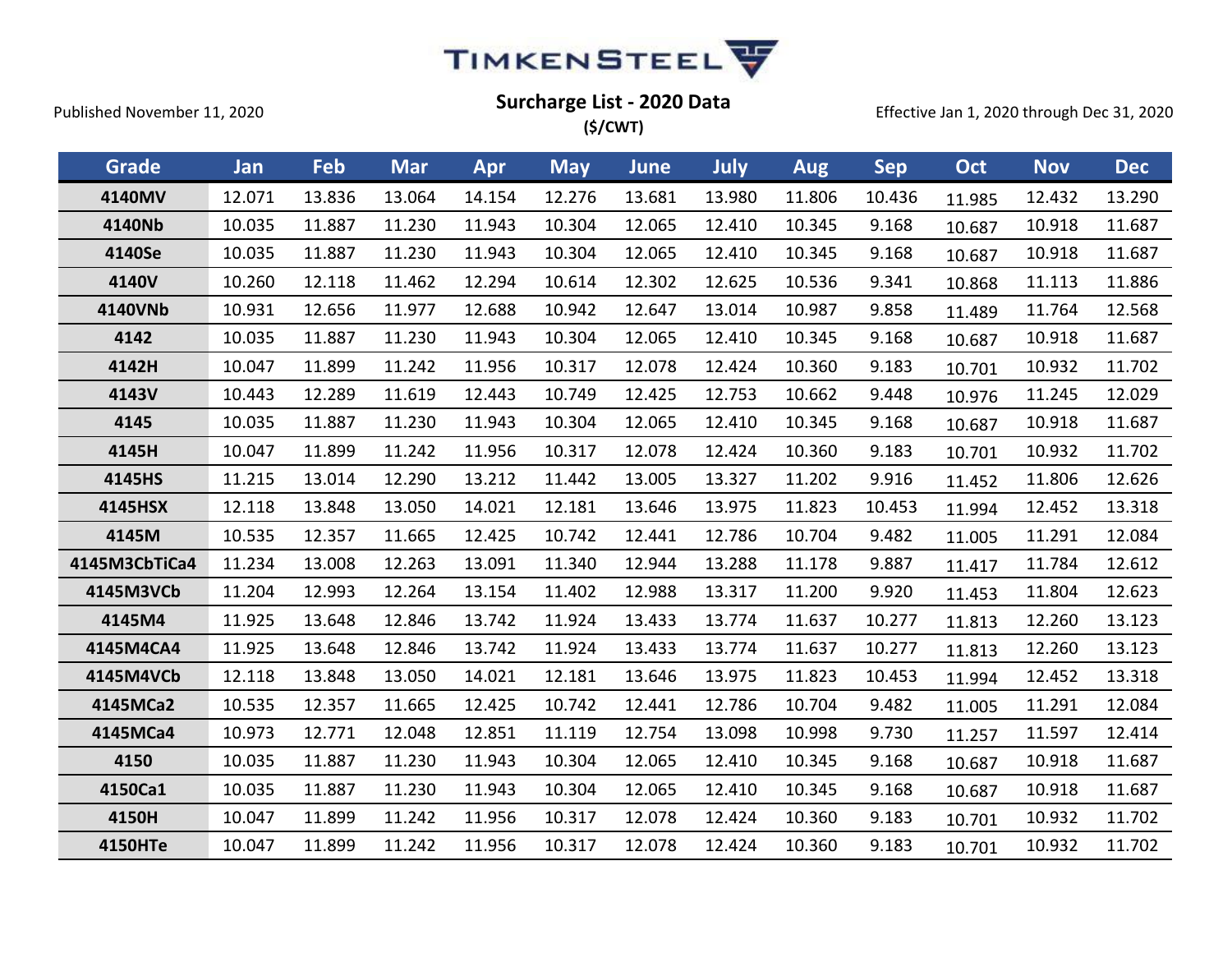

Effective Jan 1, 2020 through Dec 31, 2020

**(\$/CWT)**

| <b>Grade</b>   | Jan    | Feb    | <b>Mar</b> | Apr    | <b>May</b> | <b>June</b> | <b>July</b> | <b>Aug</b> | <b>Sep</b> | Oct    | <b>Nov</b> | <b>Dec</b> |
|----------------|--------|--------|------------|--------|------------|-------------|-------------|------------|------------|--------|------------|------------|
| 4150MR         | 9.969  | 11.802 | 11.136     | 11.848 | 10.209     | 11.968      | 12.309      | 10.242     | 9.064      | 10.582 | 10.809     | 11.576     |
| 4150R          | 10.035 | 11.887 | 11.230     | 11.943 | 10.304     | 12.065      | 12.410      | 10.345     | 9.168      | 10.687 | 10.918     | 11.687     |
| 4161H          | 10.874 | 12.667 | 11.941     | 12.739 | 11.003     | 12.636      | 12.976      | 10.874     | 9.604      | 11.131 | 11.467     | 12.282     |
| 41B17M         | 9.438  | 11.296 | 10.661     | 11.326 | 9.729      | 11.551      | 11.890      | 9.840      | 8.706      | 10.219 | 10.389     | 11.131     |
| 41B27          | 9.993  | 11.865 | 11.218     | 11.928 | 10.274     | 12.026      | 12.371      | 10.305     | 9.123      | 10.642 | 10.878     | 11.650     |
| 41B28M4NBCA4   | 12.405 | 14.144 | 13.331     | 14.342 | 12.432     | 13.824      | 14.148      | 11.976     | 10.557     | 12.104 | 12.615     | 13.504     |
| 41B30M1        | 9.580  | 11.428 | 10.782     | 11.460 | 9.851      | 11.653      | 11.992      | 9.936      | 8.788      | 10.303 | 10.490     | 11.239     |
| 41B45M         | 9.478  | 11.330 | 10.691     | 11.360 | 9.759      | 11.574      | 11.913      | 9.860      | 8.722      | 10.236 | 10.411     | 11.155     |
| 42CrMo4        | 10.281 | 12.128 | 11.459     | 12.194 | 10.531     | 12.260      | 12.607      | 10.534     | 9.334      | 10.855 | 11.115     | 11.897     |
| 42CrMo4+Ni+V   | 12.793 | 14.342 | 13.608     | 14.473 | 12.506     | 14.007      | 14.381      | 12.363     | 11.235     | 13.022 | 13.424     | 14.301     |
| 4319           | 17.882 | 18.390 | 17.471     | 17.445 | 14.918     | 16.494      | 17.191      | 15.643     | 15.023     | 17.630 | 18.266     | 19.389     |
| 4320           | 18.087 | 18.561 | 17.636     | 17.588 | 15.036     | 16.609      | 17.316      | 15.784     | 15.181     | 17.818 | 18.464     | 19.596     |
| 4320H          | 17.871 | 18.382 | 17.464     | 17.437 | 14.909     | 16.485      | 17.182      | 15.634     | 15.014     | 17.621 | 18.257     | 19.380     |
| 4320M9         | 24.903 | 24.955 | 23.521     | 24.134 | 20.884     | 21.506      | 22.194      | 20.389     | 19.100     | 21.802 | 23.258     | 24.738     |
| 4320MCr        | 18.054 | 18.558 | 17.637     | 17.620 | 15.104     | 16.685      | 17.387      | 15.842     | 15.224     | 17.830 | 18.472     | 19.597     |
| 4330NiMo5VCa4  | 23.327 | 23.269 | 22.101     | 22.283 | 19.199     | 20.292      | 21.066      | 19.559     | 18.876     | 21.871 | 22.928     | 24.285     |
| 4330VCb        | 21.197 | 21.464 | 20.368     | 20.676 | 17.826     | 19.000      | 19.694      | 18.074     | 17.274     | 20.005 | 20.944     | 22.209     |
| 4332CR12       | 17.247 | 17.958 | 17.064     | 17.194 | 14.788     | 16.358      | 17.012      | 15.377     | 14.644     | 17.086 | 17.705     | 18.794     |
| 4332MVCa2      | 24.469 | 24.212 | 23.058     | 23.170 | 19.942     | 21.017      | 21.839      | 20.436     | 19.919     | 23.133 | 24.199     | 25.594     |
| 4340           | 18.265 | 18.733 | 17.806     | 17.767 | 15.227     | 16.804      | 17.517      | 15.987     | 15.386     | 18.023 | 18.674     | 19.809     |
| 4340Ca2        | 18.270 | 18.737 | 17.809     | 17.770 | 15.231     | 16.809      | 17.521      | 15.991     | 15.390     | 18.027 | 18.679     | 19.814     |
| 4340Ca4        | 18.270 | 18.737 | 17.809     | 17.770 | 15.231     | 16.809      | 17.521      | 15.991     | 15.390     | 18.027 | 18.679     | 19.814     |
| <b>4340CAR</b> | 18.270 | 18.737 | 17.809     | 17.770 | 15.231     | 16.809      | 17.521      | 15.991     | 15.390     | 18.027 | 18.679     | 19.814     |
| 4340H          | 18.054 | 18.558 | 17.637     | 17.620 | 15.104     | 16.685      | 17.387      | 15.842     | 15.224     | 17.830 | 18.472     | 19.597     |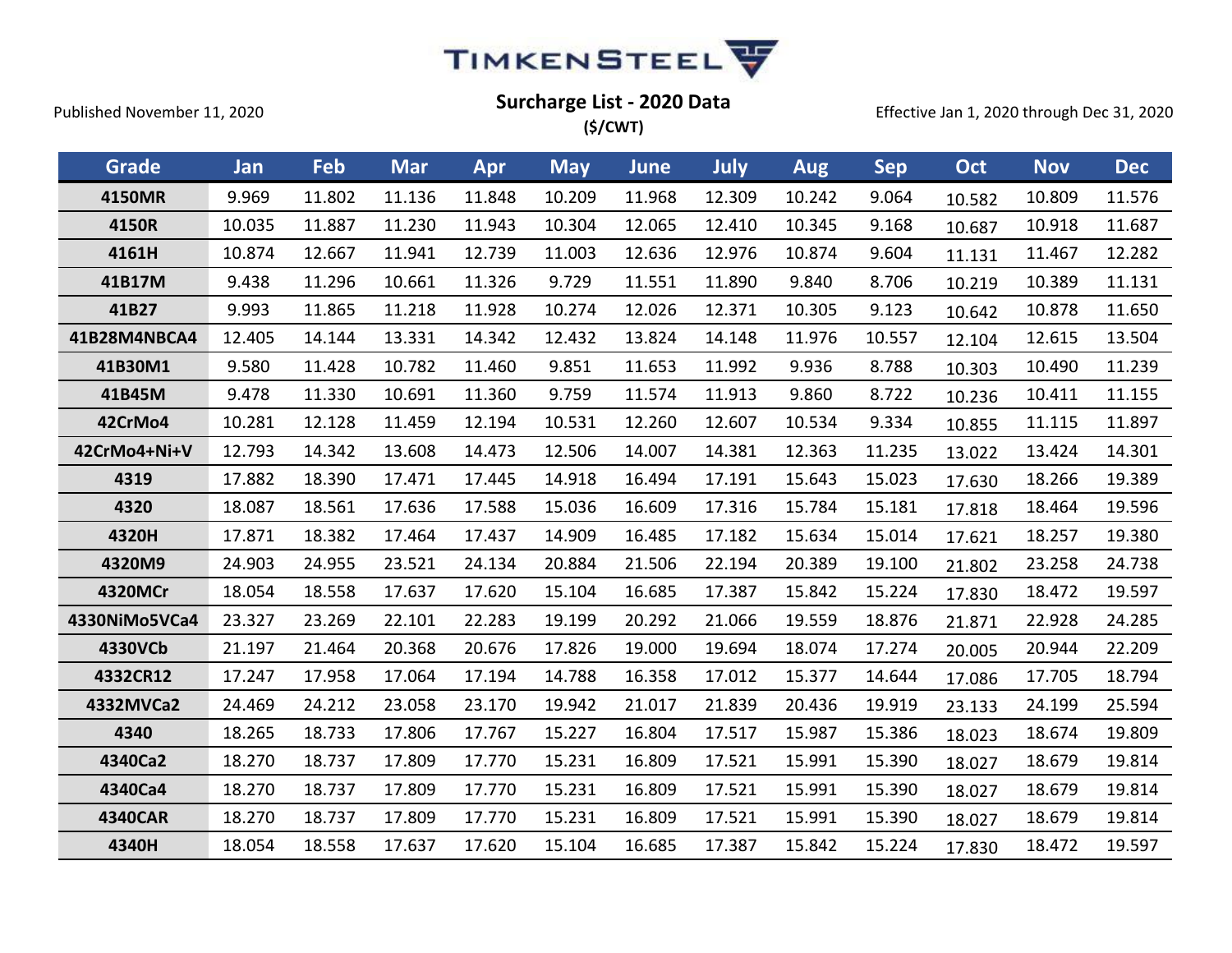

| Grade     | Jan    | Feb    | <b>Mar</b> | Apr    | <b>May</b> | <b>June</b> | July   | Aug    | <b>Sep</b> | Oct    | <b>Nov</b> | <b>Dec</b> |
|-----------|--------|--------|------------|--------|------------|-------------|--------|--------|------------|--------|------------|------------|
| 4340V     | 18.523 | 18.997 | 18.070     | 18.165 | 15.580     | 17.076      | 17.764 | 16.206 | 15.584     | 18.231 | 18.899     | 20.037     |
| 4350      | 18.247 | 18.713 | 17.784     | 17.745 | 15.205     | 16.781      | 17.493 | 15.963 | 15.361     | 17.998 | 18.649     | 19.783     |
| 4350M1    | 16.663 | 17.459 | 16.561     | 16.772 | 14.405     | 15.949      | 16.564 | 14.872 | 14.063     | 16.414 | 17.024     | 18.092     |
| 43B17     | 18.092 | 18.565 | 17.639     | 17.591 | 15.040     | 16.614      | 17.321 | 15.788 | 15.185     | 17.822 | 18.469     | 19.601     |
| 44MnSiVS6 | 8.891  | 10.832 | 10.292     | 11.282 | 9.670      | 11.401      | 11.651 | 9.558  | 8.490      | 10.023 | 10.082     | 10.765     |
| 4619      | 17.994 | 18.464 | 17.538     | 17.485 | 14.929     | 16.500      | 17.204 | 15.669 | 15.065     | 17.702 | 18.345     | 19.475     |
| 4715      | 16.456 | 17.488 | 16.497     | 17.119 | 14.772     | 16.061      | 16.564 | 14.635 | 13.449     | 15.514 | 16.261     | 17.338     |
| 4715Ca2   | 16.456 | 17.488 | 16.497     | 17.119 | 14.772     | 16.061      | 16.564 | 14.635 | 13.449     | 15.514 | 16.261     | 17.338     |
| 4715Ca4   | 16.499 | 17.524 | 16.532     | 17.149 | 14.797     | 16.086      | 16.590 | 14.665 | 13.482     | 15.554 | 16.303     | 17.381     |
| 4715VCa2  | 16.681 | 17.719 | 16.730     | 17.470 | 15.082     | 16.299      | 16.779 | 14.826 | 13.621     | 15.695 | 16.457     | 17.536     |
| 4815Ca4   | 25.074 | 24.293 | 23.145     | 22.360 | 19.018     | 20.477      | 21.516 | 20.488 | 20.453     | 24.112 | 25.090     | 26.532     |
| 4815MCA2  | 26.060 | 25.201 | 23.974     | 23.283 | 19.858     | 21.193      | 22.229 | 21.164 | 21.038     | 24.706 | 25.792     | 27.280     |
| 4815MCa2  | 26.060 | 25.201 | 23.974     | 23.283 | 19.858     | 21.193      | 22.229 | 21.164 | 21.038     | 24.706 | 25.792     | 27.280     |
| 4817H     | 25.074 | 24.293 | 23.145     | 22.360 | 19.018     | 20.477      | 21.516 | 20.488 | 20.453     | 24.112 | 25.090     | 26.532     |
| 4820      | 25.096 | 24.309 | 23.158     | 22.374 | 19.035     | 20.495      | 21.534 | 20.506 | 20.471     | 24.130 | 25.108     | 26.550     |
| 4820H     | 25.096 | 24.309 | 23.158     | 22.374 | 19.035     | 20.495      | 21.534 | 20.506 | 20.471     | 24.130 | 25.108     | 26.550     |
| 5016NiV   | 9.522  | 11.268 | 10.702     | 11.322 | 9.649      | 11.506      | 11.857 | 9.898  | 8.962      | 10.649 | 10.735     | 11.463     |
| 5046      | 7.904  | 9.856  | 9.330      | 9.852  | 8.383      | 10.390      | 10.728 | 8.731  | 7.732      | 9.233  | 9.237      | 9.907      |
| 5046H     | 7.907  | 9.859  | 9.332      | 9.855  | 8.385      | 10.393      | 10.731 | 8.734  | 7.735      | 9.236  | 9.240      | 9.910      |
| 5046M     | 8.281  | 10.240 | 9.714      | 10.429 | 8.895      | 10.786      | 11.087 | 9.049  | 8.022      | 9.536  | 9.564      | 10.239     |
| 5059Ni    | 9.148  | 10.930 | 10.349     | 10.822 | 9.216      | 11.153      | 11.530 | 9.576  | 8.605      | 10.231 | 10.324     | 11.052     |
| 5060      | 8.009  | 9.965  | 9.440      | 9.967  | 8.503      | 10.513      | 10.855 | 8.860  | 7.863      | 9.363  | 9.371      | 10.043     |
| 50B25     | 7.965  | 9.904  | 9.371      | 9.898  | 8.435      | 10.444      | 10.783 | 8.785  | 7.787      | 9.287  | 9.292      | 9.962      |
| 50B32M    | 8.624  | 10.519 | 9.937      | 10.525 | 9.008      | 10.936      | 11.275 | 9.254  | 8.197      | 9.703  | 9.779      | 10.480     |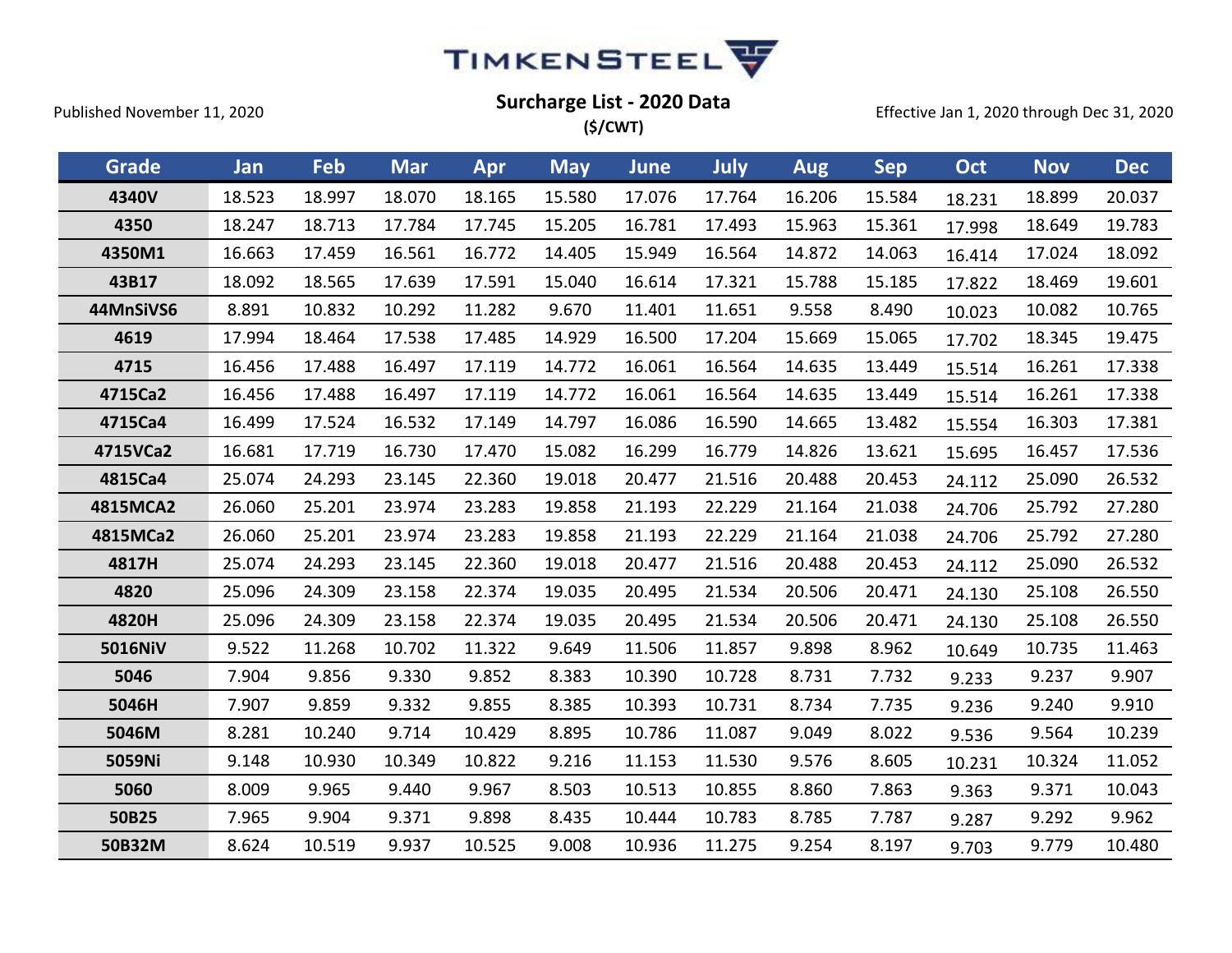

| <b>Grade</b> | Jan    | Feb    | <b>Mar</b> | <b>Apr</b> | <b>May</b> | <b>June</b> | July   | <b>Aug</b> | <b>Sep</b> | Oct    | <b>Nov</b> | <b>Dec</b> |
|--------------|--------|--------|------------|------------|------------|-------------|--------|------------|------------|--------|------------|------------|
| 5120         | 8.131  | 10.097 | 9.578      | 10.110     | 8.651      | 10.663      | 11.011 | 9.018      | 8.023      | 9.524  | 9.536      | 10.211     |
| 5120H        | 8.131  | 10.097 | 9.578      | 10.110     | 8.651      | 10.663      | 11.011 | 9.018      | 8.023      | 9.524  | 9.536      | 10.211     |
| 5120M        | 8.314  | 10.266 | 9.738      | 10.281     | 8.837      | 10.853      | 11.206 | 9.215      | 8.221      | 9.722  | 9.739      | 10.416     |
| 5130         | 8.201  | 10.169 | 9.651      | 10.186     | 8.731      | 10.745      | 11.096 | 9.104      | 8.110      | 9.611  | 9.626      | 10.302     |
| 5130H        | 8.213  | 10.181 | 9.663      | 10.199     | 8.745      | 10.759      | 11.110 | 9.118      | 8.124      | 9.625  | 9.641      | 10.317     |
| 5132RM       | 8.724  | 10.691 | 10.168     | 10.932     | 9.409      | 11.291      | 11.601 | 9.563      | 8.536      | 10.053 | 10.096     | 10.780     |
| 5135         | 8.167  | 10.141 | 9.626      | 10.159     | 8.701      | 10.714      | 11.064 | 9.072      | 8.077      | 9.579  | 9.593      | 10.269     |
| 5150         | 8.131  | 10.097 | 9.578      | 10.110     | 8.651      | 10.663      | 11.011 | 9.018      | 8.023      | 9.524  | 9.536      | 10.211     |
| 5160H        | 8.148  | 10.109 | 9.587      | 10.121     | 8.664      | 10.677      | 11.025 | 9.032      | 8.036      | 9.537  | 9.550      | 10.225     |
| 5160Te       | 8.222  | 10.177 | 9.652      | 10.190     | 8.739      | 10.754      | 11.103 | 9.111      | 8.116      | 9.618  | 9.632      | 10.308     |
| 5165         | 8.148  | 10.109 | 9.587      | 10.121     | 8.664      | 10.677      | 11.025 | 9.032      | 8.036      | 9.537  | 9.550      | 10.225     |
| 52100        | 8.346  | 10.350 | 9.851      | 10.389     | 8.935      | 10.951      | 11.312 | 9.324      | 8.333      | 9.835  | 9.858      | 10.540     |
| 5219         | 8.172  | 10.105 | 9.568      | 10.106     | 8.657      | 10.671      | 11.016 | 9.022      | 8.025      | 9.526  | 9.536      | 10.210     |
| 6150         | 9.045  | 11.036 | 10.523     | 11.502     | 9.894      | 11.638      | 11.903 | 9.819      | 8.758      | 10.290 | 10.359     | 11.048     |
| 8019         | 8.981  | 10.884 | 10.291     | 10.911     | 9.349      | 11.226      | 11.567 | 9.534      | 8.441      | 9.951  | 10.074     | 10.795     |
| 8119         | 10.689 | 12.318 | 11.655     | 12.163     | 10.436     | 12.262      | 12.669 | 10.725     | 9.721      | 11.431 | 11.647     | 12.441     |
| 8219         | 10.807 | 12.423 | 11.750     | 12.268     | 10.535     | 12.350      | 12.756 | 10.809     | 9.795      | 11.507 | 11.733     | 12.532     |
| 8319         | 11.171 | 12.764 | 12.064     | 12.617     | 10.847     | 12.611      | 13.016 | 11.055     | 10.004     | 11.719 | 11.989     | 12.807     |
| 8617         | 12.184 | 13.622 | 12.891     | 13.355     | 11.448     | 13.168      | 13.617 | 11.716     | 10.724     | 12.578 | 12.912     | 13.781     |
| 8617H        | 12.178 | 13.618 | 12.888     | 13.352     | 11.444     | 13.164      | 13.613 | 11.711     | 10.719     | 12.573 | 12.908     | 13.776     |
| 8620         | 12.184 | 13.622 | 12.891     | 13.355     | 11.448     | 13.168      | 13.617 | 11.716     | 10.724     | 12.578 | 12.912     | 13.781     |
| 8620Ca1      | 12.184 | 13.622 | 12.891     | 13.355     | 11.448     | 13.168      | 13.617 | 11.716     | 10.724     | 12.578 | 12.912     | 13.781     |
| 8620H        | 12.178 | 13.618 | 12.888     | 13.352     | 11.444     | 13.164      | 13.613 | 11.711     | 10.719     | 12.573 | 12.908     | 13.776     |
| 8620M7       | 12.178 | 13.618 | 12.888     | 13.352     | 11.444     | 13.164      | 13.613 | 11.711     | 10.719     | 12.573 | 12.908     | 13.776     |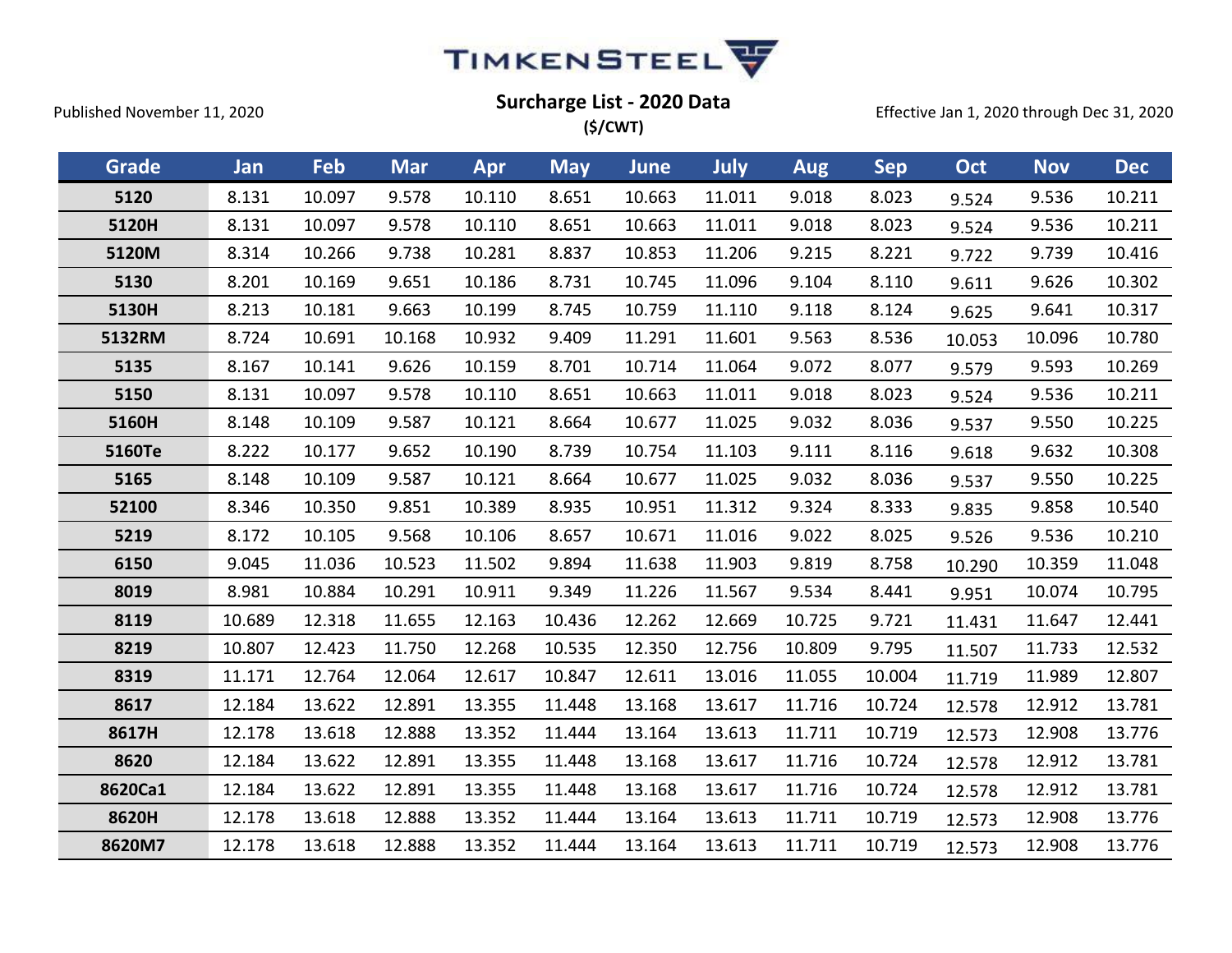

| <b>Grade</b>     | Jan    | Feb    | <b>Mar</b> | Apr    | <b>May</b> | <b>June</b> | <b>July</b> | Aug    | <b>Sep</b> | Oct    | <b>Nov</b> | <b>Dec</b> |
|------------------|--------|--------|------------|--------|------------|-------------|-------------|--------|------------|--------|------------|------------|
| 8620Te           | 12.670 | 14.055 | 13.300     | 13.767 | 11.816     | 13.503      | 13.962      | 12.068 | 11.070     | 12.957 | 13.330     | 14.220     |
| 8622H            | 12.178 | 13.618 | 12.888     | 13.352 | 11.444     | 13.164      | 13.613      | 11.711 | 10.719     | 12.573 | 12.908     | 13.776     |
| 8625             | 12.184 | 13.622 | 12.891     | 13.355 | 11.448     | 13.168      | 13.617      | 11.716 | 10.724     | 12.578 | 12.912     | 13.781     |
| 8627H            | 12.178 | 13.618 | 12.888     | 13.352 | 11.444     | 13.164      | 13.613      | 11.711 | 10.719     | 12.573 | 12.908     | 13.776     |
| 8630             | 12.184 | 13.622 | 12.891     | 13.355 | 11.448     | 13.168      | 13.617      | 11.716 | 10.724     | 12.578 | 12.912     | 13.781     |
| 8630H            | 12.178 | 13.618 | 12.888     | 13.352 | 11.444     | 13.164      | 13.613      | 11.711 | 10.719     | 12.573 | 12.908     | 13.776     |
| 8630MCa2         | 14.550 | 15.759 | 14.903     | 15.419 | 13.287     | 14.807      | 15.298      | 13.406 | 12.346     | 14.336 | 14.878     | 15.856     |
| 8630MCa4         | 14.550 | 15.759 | 14.903     | 15.419 | 13.287     | 14.807      | 15.298      | 13.406 | 12.346     | 14.336 | 14.878     | 15.856     |
| <b>8630MVCA2</b> | 15.895 | 16.988 | 16.067     | 16.685 | 14.417     | 15.793      | 16.291      | 14.388 | 13.283     | 15.346 | 16.000     | 17.036     |
| 8630MVCAR        | 15.895 | 16.988 | 16.067     | 16.685 | 14.417     | 15.793      | 16.291      | 14.388 | 13.283     | 15.346 | 16.000     | 17.036     |
| 8640             | 12.200 | 13.634 | 12.901     | 13.366 | 11.461     | 13.182      | 13.631      | 11.729 | 10.737     | 12.591 | 12.926     | 13.794     |
| 8640H            | 12.200 | 13.634 | 12.901     | 13.366 | 11.461     | 13.182      | 13.631      | 11.729 | 10.737     | 12.591 | 12.926     | 13.794     |
| 86B20H           | 12.406 | 13.831 | 13.084     | 13.570 | 11.639     | 13.327      | 13.775      | 11.865 | 10.850     | 12.706 | 13.068     | 13.948     |
| 8719M            | 12.854 | 14.200 | 13.438     | 13.881 | 11.906     | 13.588      | 14.057      | 12.177 | 11.196     | 13.113 | 13.495     | 14.394     |
| 8720Ca4          | 12.638 | 14.048 | 13.284     | 13.792 | 11.838     | 13.495      | 13.943      | 12.023 | 10.985     | 12.843 | 13.232     | 14.124     |
| 8720M2           | 12.326 | 13.743 | 13.008     | 13.463 | 11.547     | 13.266      | 13.722      | 11.828 | 10.845     | 12.714 | 13.055     | 13.928     |
| 8740             | 12.655 | 14.060 | 13.293     | 13.803 | 11.851     | 13.508      | 13.956      | 12.036 | 10.998     | 12.857 | 13.245     | 14.137     |
| 8822             | 13.564 | 14.913 | 14.078     | 14.675 | 12.631     | 14.161      | 14.606      | 12.650 | 11.521     | 13.388 | 13.885     | 14.823     |
| 8822H            | 13.564 | 14.913 | 14.078     | 14.675 | 12.631     | 14.161      | 14.606      | 12.650 | 11.521     | 13.388 | 13.885     | 14.823     |
| 8829M7CbTiCa4    | 19.332 | 20.217 | 19.010     | 19.948 | 17.330     | 18.213      | 18.702      | 16.643 | 15.143     | 17.207 | 18.298     | 19.519     |
| 9260             | 7.777  | 9.724  | 9.195      | 9.712  | 8.235      | 10.240      | 10.573      | 8.573  | 7.573      | 9.073  | 9.073      | 9.740      |
| 9310             | 23.336 | 22.835 | 21.820     | 21.051 | 17.981     | 19.640      | 20.654      | 19.609 | 19.620     | 23.116 | 23.916     | 25.261     |
| 9310H            | 23.347 | 22.847 | 21.833     | 21.064 | 17.995     | 19.654      | 20.668      | 19.623 | 19.634     | 23.130 | 23.931     | 25.276     |
| 9313MCa4         | 23.530 | 23.022 | 22.001     | 21.244 | 18.180     | 19.836      | 20.854      | 19.810 | 19.817     | 23.314 | 24.124     | 25.473     |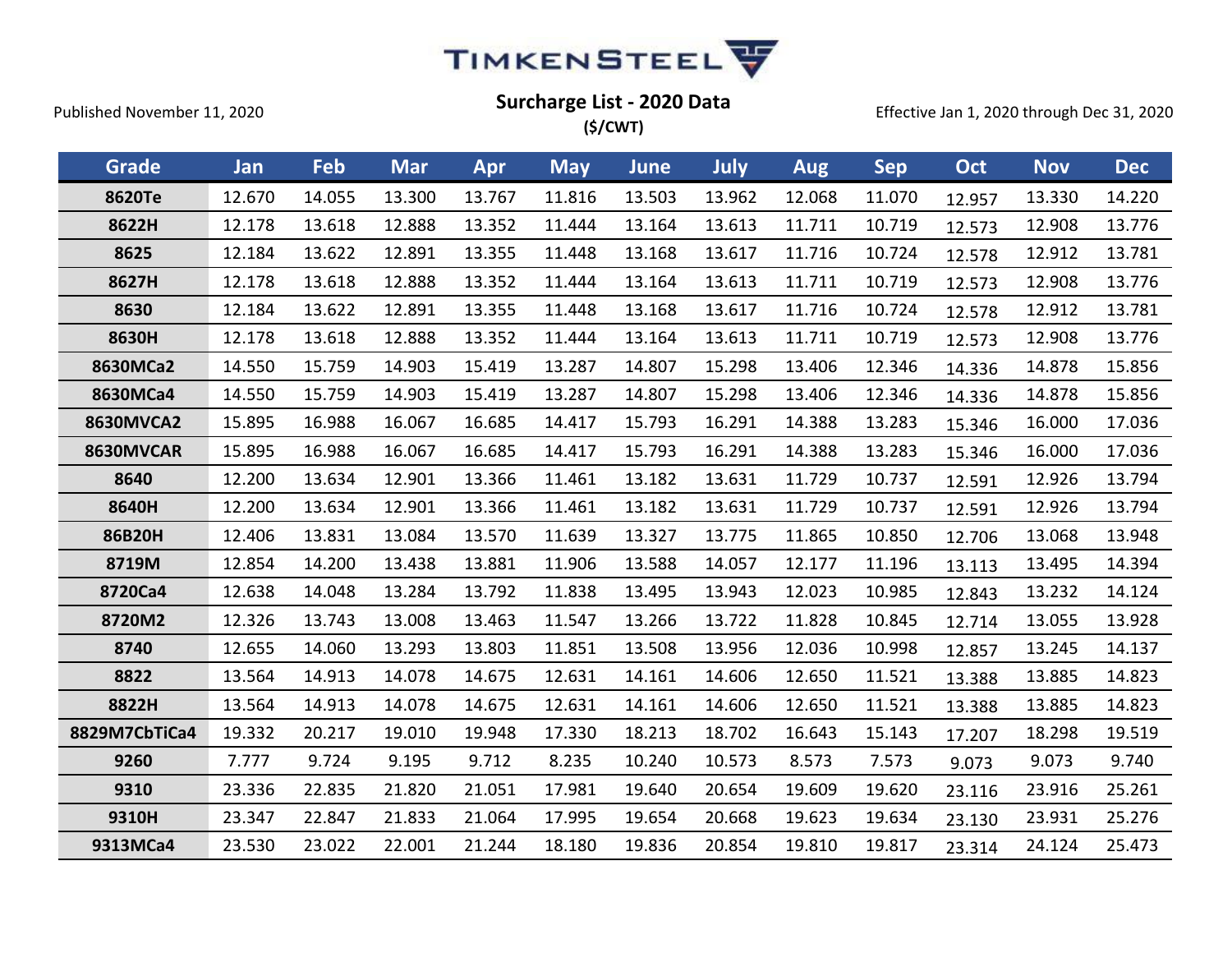

**(\$/CWT)**

Effective Jan 1, 2020 through Dec 31, 2020

**Grade Jan Feb Mar Apr May June July Aug Sep Oct Nov Dec 9323M** 27.459 26.458 25.231 24.434 20.943 22.304 23.415 22.446 22.436 26.255 27.385 28.921 **9325M1** 26.923 26.069 24.825 24.195 20.741 22.020 23.074 21.999 21.834 25.507 26.662 28.184 **9840** 14.720 15.799 14.978 15.298 13.143 14.773 15.318 13.538 12.655 14.789 15.273 16.253 **9Cr1Mo** 20.950 22.515 21.397 22.981 20.781 21.605 22.079 19.793 17.930 19.530 20.751 21.972 **A485-1** 8.308 10.262 9.735 10.278 8.832 10.849 11.201 9.210 8.216 9.718 9.734 10.412 **A485-2** 8.668 10.602 10.065 10.628 9.209 11.234 11.597 9.610 8.620 10.122 10.147 10.830 **A485-3** 10.630 12.465 11.781 12.544 10.864 12.564 12.915 10.835 9.614 11.138 11.428 12.224 **A485-B6** 11.073 12.907 12.213 13.007 11.314 12.987 13.346 11.262 10.021 11.547 11.872 12.685 **A485-B7** 12.663 14.399 13.586 14.534 12.678 14.130 14.484 12.336 10.935 12.477 12.991 13.885 **C38+N2** 7.967 9.884 9.339 9.868 8.411 10.420 10.756 8.757 7.758 9.258 9.261 9.929 **C38Mod** 8.519 10.454 9.914 10.738 9.177 11.006 11.285 9.225 8.181 9.702 9.740 10.417 **CrMo** 13.238 14.920 14.042 15.060 13.098 14.423 14.765 12.578 11.087 12.636 13.243 14.176 **CrMoV4** 15.692 17.325 16.366 18.227 15.909 16.637 16.832 14.447 12.739 14.350 15.169 16.174 **CrMoV6** 12.811 14.618 13.869 15.453 13.420 14.540 14.741 12.467 11.042 12.626 13.108 13.969 **CTC4162-130** 10.906 12.617 11.939 12.564 10.831 12.579 12.966 10.963 9.854 11.495 11.768 12.575 **CTC4162-140** 10.906 12.617 11.939 12.564 10.831 12.579 12.966 10.963 9.854 11.495 11.768 12.575 **EN27** 22.677 22.431 21.382 20.929 17.947 19.466 20.386 19.156 18.890 22.123 22.979 24.302 **EN30B** 28.698 27.463 26.213 25.239 21.603 22.973 24.156 23.302 23.433 27.465 28.638 30.228 **EN30BMod** 30.422 29.111 27.777 27.126 23.290 24.365 25.510 24.573 24.566 28.639 29.981 31.642 **En355** 18.875 19.265 18.360 18.214 15.654 17.289 18.053 16.601 16.109 18.850 19.495 20.646 **EN40B** 13.753 15.496 14.666 15.687 13.815 15.216 15.596 13.443 12.004 13.552 14.143 15.075 **EX25** 10.304 12.120 11.426 12.175 10.479 12.173 12.509 10.423 9.198 10.720 10.999 11.788 **EX4** 8.713 10.628 10.053 10.647 9.115 11.030 11.371 9.349 8.283 9.791 9.880 10.588 **HF1** 7.969 9.864 9.307 9.839 8.387 10.397 10.730 8.730 7.730 9.230 9.230 9.897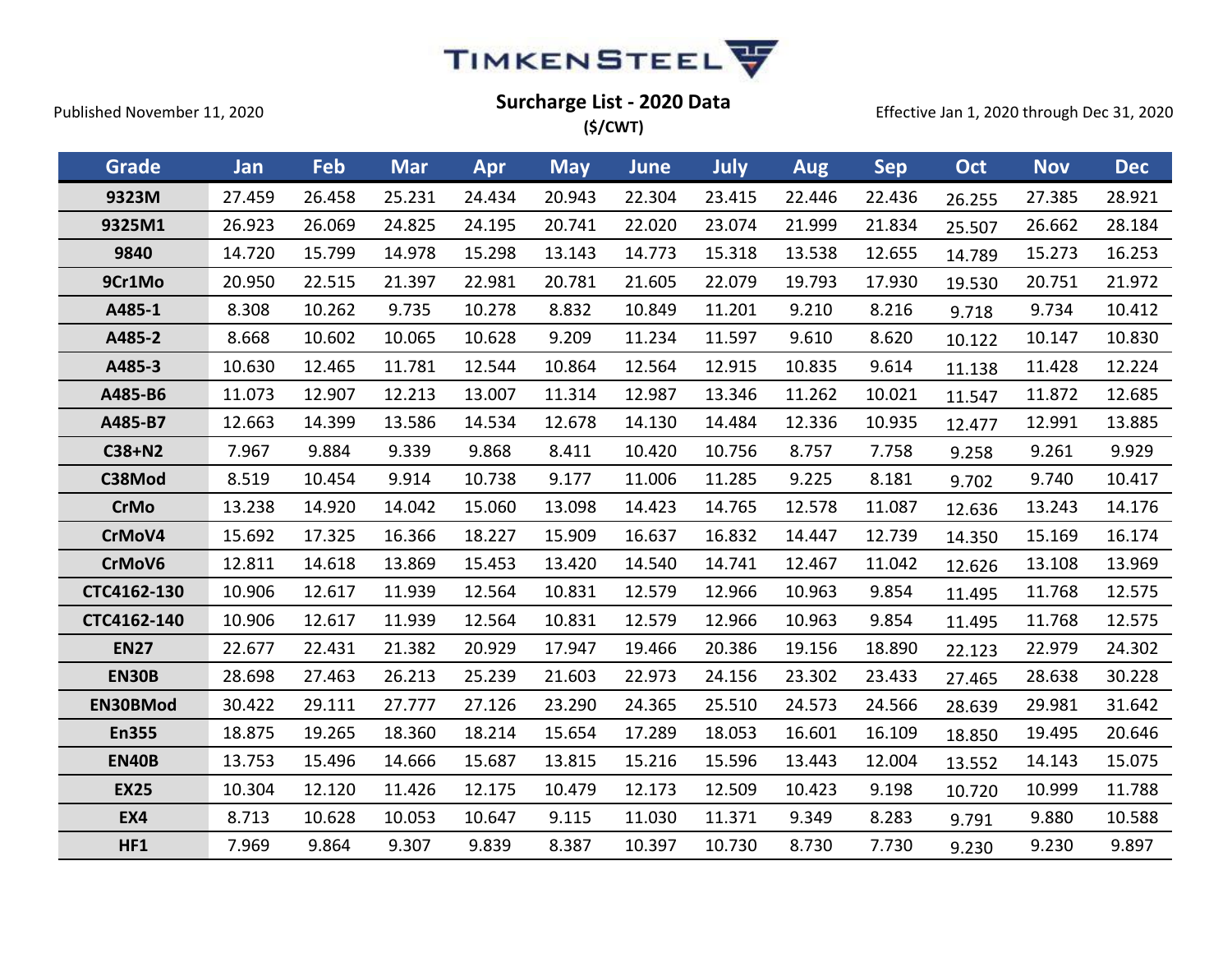

| (\$/CWT) |
|----------|
|----------|

| Grade              | Jan    | Feb    | <b>Mar</b> | Apr    | <b>May</b> | June   | July   | <b>Aug</b> | <b>Sep</b> | Oct    | <b>Nov</b> | <b>Dec</b> |
|--------------------|--------|--------|------------|--------|------------|--------|--------|------------|------------|--------|------------|------------|
| HS220-18           | 19.533 | 19.871 | 18.817     | 18.911 | 16.237     | 17.622 | 18.322 | 16.733     | 15.992     | 18.641 | 19.447     | 20.646     |
| <b>HS220-18S</b>   | 19.533 | 19.871 | 18.817     | 18.911 | 16.237     | 17.622 | 18.322 | 16.733     | 15.992     | 18.641 | 19.447     | 20.646     |
| HS220-27           | 20.345 | 20.718 | 19.670     | 20.012 | 17.239     | 18.461 | 19.128 | 17.488     | 16.694     | 19.363 | 20.231     | 21.454     |
| HS220-27Ca2        | 20.345 | 20.718 | 19.670     | 20.012 | 17.239     | 18.461 | 19.128 | 17.488     | 16.694     | 19.363 | 20.231     | 21.454     |
| <b>HS220-27CA4</b> | 20.345 | 20.718 | 19.670     | 20.012 | 17.239     | 18.461 | 19.128 | 17.488     | 16.694     | 19.363 | 20.231     | 21.454     |
| HS220-27Ca4        | 20.345 | 20.718 | 19.670     | 20.012 | 17.239     | 18.461 | 19.128 | 17.488     | 16.694     | 19.363 | 20.231     | 21.454     |
| <b>HS220-27CAR</b> | 20.345 | 20.718 | 19.670     | 20.012 | 17.239     | 18.461 | 19.128 | 17.488     | 16.694     | 19.363 | 20.231     | 21.454     |
| <b>HY-80</b>       | 24.870 | 24.484 | 23.305     | 22.996 | 19.789     | 21.050 | 21.985 | 20.708     | 20.286     | 23.583 | 24.675     | 26.108     |
| <b>IMPACT7</b>     | 14.738 | 16.322 | 15.333     | 16.493 | 14.395     | 15.525 | 15.865 | 13.622     | 11.990     | 13.553 | 14.329     | 15.335     |
| MicroTec2W65       | 8.320  | 10.254 | 9.714      | 10.475 | 8.929      | 10.792 | 11.080 | 9.030      | 7.995      | 9.511  | 9.540      | 10.214     |
| MicroTec2W70       | 8.420  | 10.344 | 9.798      | 10.592 | 9.041      | 10.887 | 11.169 | 9.114      | 8.074      | 9.593  | 9.625      | 10.299     |
| MicroTec2W75       | 8.758  | 10.691 | 10.147     | 11.118 | 9.506      | 11.244 | 11.492 | 9.400      | 8.333      | 9.864  | 9.918      | 10.597     |
| MicroTec3M80C      | 8.412  | 10.342 | 9.801      | 10.566 | 9.026      | 10.892 | 11.182 | 9.134      | 8.099      | 9.616  | 9.647      | 10.323     |
| MicroTec3M80H      | 8.634  | 10.567 | 10.024     | 10.935 | 9.342      | 11.116 | 11.376 | 9.295      | 8.238      | 9.765  | 9.811      | 10.489     |
| MicroTec3M80T      | 8.634  | 10.567 | 10.024     | 10.935 | 9.342      | 11.116 | 11.376 | 9.295      | 8.238      | 9.765  | 9.811      | 10.489     |
| MicroTec3M85       | 8.567  | 10.501 | 9.960      | 10.840 | 9.256      | 11.048 | 11.313 | 9.239      | 8.185      | 9.711  | 9.753      | 10.430     |
| MicroTec3W75       | 8.849  | 10.808 | 10.277     | 11.330 | 9.678      | 11.360 | 11.591 | 9.480      | 8.400      | 9.938  | 10.002     | 10.684     |
| MicroTec4M95       | 8.524  | 10.458 | 9.917      | 10.742 | 9.182      | 11.011 | 11.290 | 9.229      | 8.186      | 9.707  | 9.745      | 10.422     |
| MicroTec4M95A      | 8.524  | 10.458 | 9.917      | 10.742 | 9.182      | 11.011 | 11.290 | 9.229      | 8.186      | 9.707  | 9.745      | 10.422     |
| MicroTec5H85       | 8.317  | 10.286 | 9.764      | 10.574 | 8.993      | 10.817 | 11.094 | 9.032      | 7.987      | 9.508  | 9.544      | 10.219     |
| Nit <sub>3</sub>   | 11.640 | 13.434 | 12.690     | 13.545 | 11.774     | 13.350 | 13.703 | 11.590     | 10.279     | 11.812 | 12.214     | 13.060     |
| <b>PS16</b>        | 9.547  | 11.399 | 10.757     | 11.433 | 9.820      | 11.622 | 11.960 | 9.904      | 8.756      | 10.271 | 10.457     | 11.206     |
| <b>PS16M</b>       | 9.587  | 11.440 | 10.797     | 11.475 | 9.864      | 11.667 | 12.007 | 9.951      | 8.804      | 10.319 | 10.506     | 11.256     |
| <b>PS55</b>        | 22.493 | 22.682 | 21.426     | 21.803 | 18.819     | 19.791 | 20.487 | 18.782     | 17.746     | 20.424 | 21.584     | 22.937     |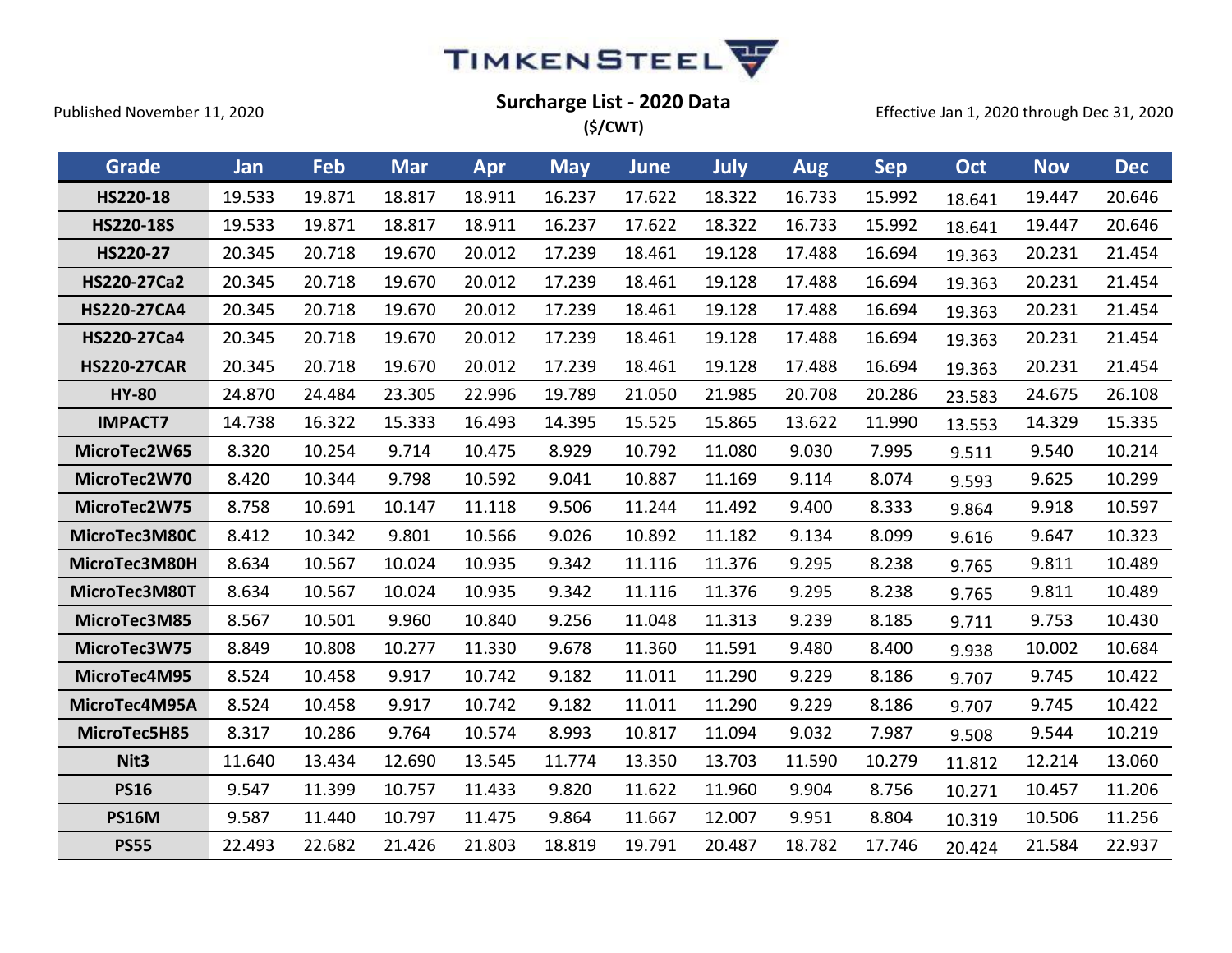

Effective Jan 1, 2020 through Dec 31, 2020

| Grade            | Jan    | Feb    | <b>Mar</b> | Apr    | <b>May</b> | <b>June</b> | July   | <b>Aug</b> | <b>Sep</b> | Oct    | <b>Nov</b> | <b>Dec</b> |
|------------------|--------|--------|------------|--------|------------|-------------|--------|------------|------------|--------|------------|------------|
| <b>PS55Ca2</b>   | 22.493 | 22.682 | 21.426     | 21.803 | 18.819     | 19.791      | 20.487 | 18.782     | 17.746     | 20.424 | 21.584     | 22.937     |
| <b>PS55M</b>     | 22.601 | 22.784 | 21.520     | 21.907 | 18.914     | 19.875      | 20.571 | 18.863     | 17.817     | 20.496 | 21.667     | 23.025     |
| <b>PS55M2</b>    | 22.493 | 22.682 | 21.426     | 21.803 | 18.819     | 19.791      | 20.487 | 18.782     | 17.746     | 20.424 | 21.584     | 22.937     |
| S30CDY7A         | 7.782  | 9.728  | 9.198      | 9.715  | 8.240      | 10.245      | 10.578 | 8.578      | 7.578      | 9.078  | 9.078      | 9.745      |
| <b>S38CX</b>     | 9.265  | 11.123 | 10.483     | 11.144 | 9.513      | 11.309      | 11.637 | 9.577      | 8.427      | 9.941  | 10.119     | 10.863     |
| <b>S38MS1V</b>   | 8.715  | 10.656 | 10.117     | 11.045 | 9.449      | 11.214      | 11.474 | 9.392      | 8.333      | 9.861  | 9.911      | 10.591     |
| S38MS1VA         | 8.869  | 10.813 | 10.274     | 11.276 | 9.656      | 11.377      | 11.622 | 9.525      | 8.455      | 9.989  | 10.048     | 10.730     |
| <b>S38MS1V-L</b> | 8.715  | 10.656 | 10.117     | 11.045 | 9.449      | 11.214      | 11.474 | 9.392      | 8.333      | 9.861  | 9.911      | 10.591     |
| <b>S38MS1V-T</b> | 8.541  | 10.479 | 9.940      | 10.778 | 9.212      | 11.031      | 11.308 | 9.244      | 8.198      | 9.721  | 9.760      | 10.438     |
| <b>S40C-M</b>    | 7.749  | 9.704  | 9.179      | 9.693  | 8.214      | 10.218      | 10.551 | 8.551      | 7.551      | 9.051  | 9.051      | 9.718      |
| S40VCSS1         | 8.396  | 10.363 | 9.840      | 10.654 | 9.078      | 10.904      | 11.183 | 9.123      | 8.079      | 9.600  | 9.638      | 10.315     |
| S45CVMn          | 8.632  | 10.578 | 10.043     | 10.939 | 9.349      | 11.133      | 11.398 | 9.322      | 8.267      | 9.793  | 9.840      | 10.519     |
| <b>S53CG</b>     | 7.749  | 9.704  | 9.179      | 9.693  | 8.214      | 10.218      | 10.551 | 8.551      | 7.551      | 9.051  | 9.051      | 9.718      |
| <b>SCM420H</b>   | 10.503 | 12.337 | 11.652     | 12.409 | 10.721     | 12.419      | 12.765 | 10.683     | 9.460      | 10.984 | 11.270     | 12.064     |
| <b>SCR15</b>     | 8.231  | 10.206 | 9.691      | 10.227 | 8.772      | 10.786      | 11.139 | 9.148      | 8.154      | 9.655  | 9.672      | 10.349     |
| <b>SCR440H</b>   | 8.231  | 10.206 | 9.691      | 10.227 | 8.772      | 10.786      | 11.139 | 9.148      | 8.154      | 9.655  | 9.672      | 10.349     |
| SPG21CF          | 12.492 | 14.184 | 13.328     | 14.291 | 12.354     | 13.729      | 14.058 | 11.881     | 10.426     | 11.971 | 12.518     | 13.422     |
| <b>SV40CL1</b>   | 8.393  | 10.371 | 9.854      | 10.680 | 9.095      | 10.911      | 11.187 | 9.124      | 8.078      | 9.600  | 9.640      | 10.317     |
| SVh40C           | 8.086  | 10.051 | 9.528      | 10.219 | 8.679      | 10.575      | 10.874 | 8.837      | 7.810      | 9.323  | 9.344      | 10.016     |
| <b>SW85</b>      | 8.567  | 10.501 | 9.960      | 10.840 | 9.256      | 11.048      | 11.313 | 9.239      | 8.185      | 9.711  | 9.753      | 10.430     |
| TIM6V            | 8.533  | 10.460 | 9.914      | 10.767 | 9.196      | 11.006      | 11.277 | 9.209      | 8.160      | 9.683  | 9.722      | 10.399     |
|                  |        |        |            |        |            |             |        |            |            |        |            |            |

**VacTec400** 12.377 13.903 13.122 13.787 11.912 13.526 13.933 11.929 10.771 12.496 12.899 13.775 **WHS100** 12.698 14.128 13.390 14.029 12.082 13.708 14.131 12.198 11.183 13.049 13.407 14.283 **WHS130** 18.043 18.550 17.630 17.613 15.096 16.676 17.378 15.833 15.215 17.821 18.463 19.588